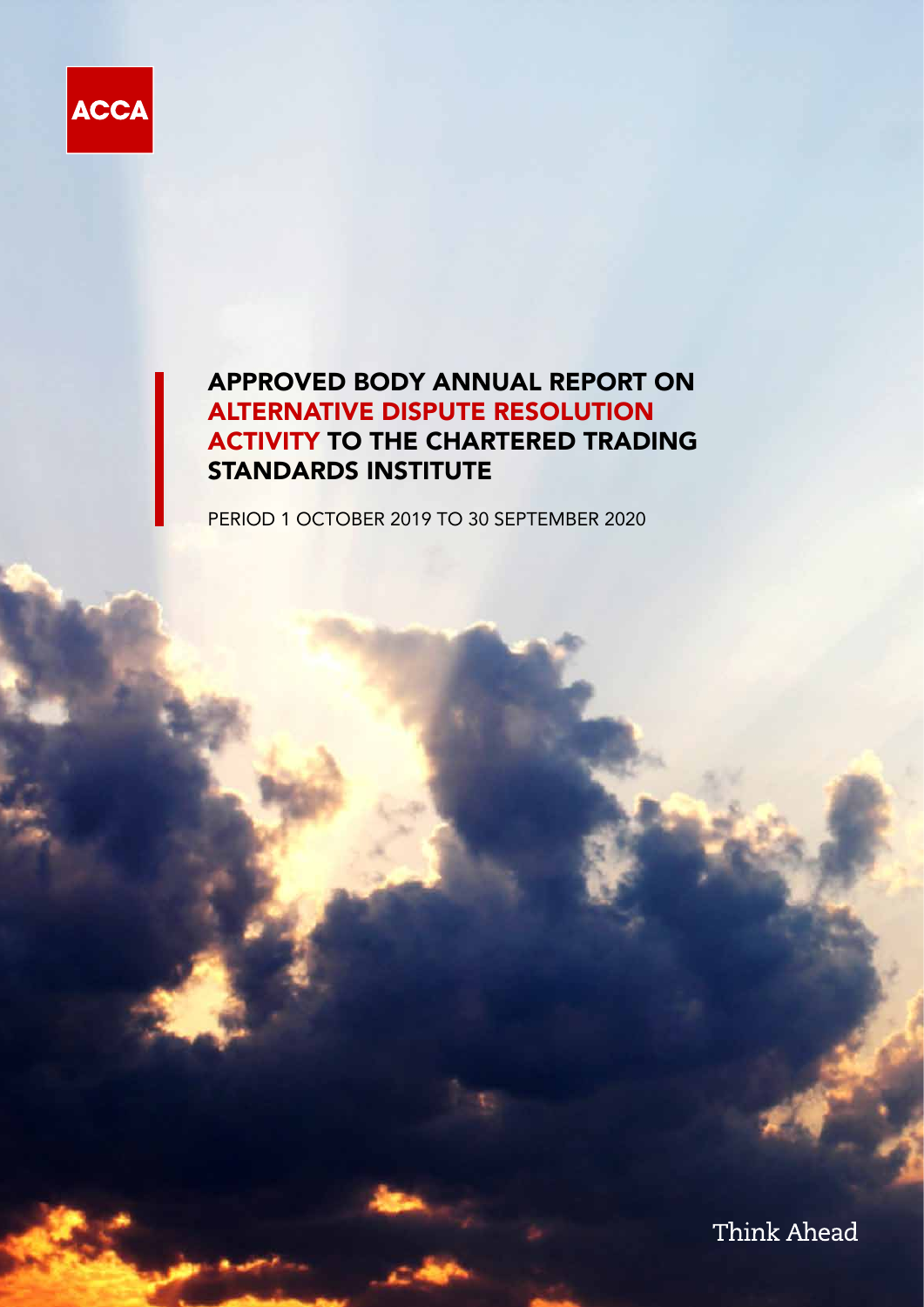# **Contents**

| 1              | Introduction                               | 3 |
|----------------|--------------------------------------------|---|
| $\overline{2}$ | Executive summary                          | 3 |
| 3              | Regulation of ACCA members and students    | 4 |
| 4              | ACCA and ADR                               | 4 |
| 5              | ACCA's compliance with the ADR Regulations | 5 |
| 6              | <b>ACCA's ADR processes</b>                | 6 |
|                | Appendix - Useful links                    | 9 |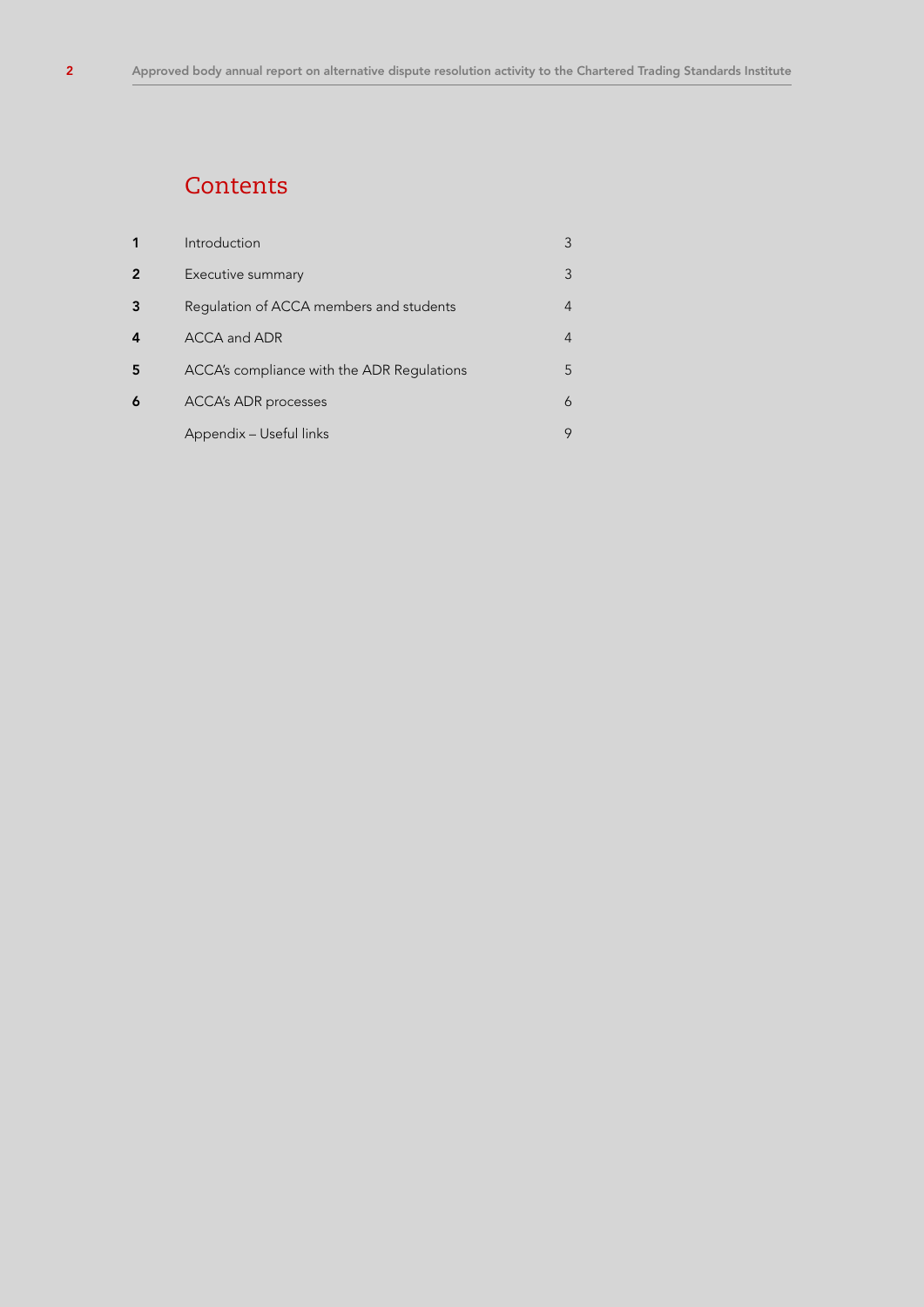## 1 Introduction

- 1.1 ACCA is the Association of Chartered Certified Accountants. We're a thriving global community of 227,000 members and 544,000 future members based in 176 countries that upholds the highest professional and ethical values.
- 1.2 We believe that accountancy is a cornerstone profession of society that supports both public and private sectors. That's why we're committed to the development of a strong global accountancy profession and the many benefits that this brings to society and individuals.
- 1.3 Since 1904 being a force for public good has been embedded in our purpose. And because we're a not-for-profit organisation, we build a sustainable global profession by re-investing our surplus to deliver member value and develop the profession for the next generation.
- 1.4 Through our world leading ACCA Qualification, we offer everyone everywhere the opportunity to experience a rewarding career in accountancy, finance and management. And using our respected research, we lead the profession by answering today's questions and preparing us for tomorrow.
- 1.5 ACCA is authorised by the Chartered Trading Standards Institute (CTSI) as an approved provider of alternative dispute resolution services (ADR) under The Alternative Dispute Resolution for Consumer Disputes (Competent Authorities and Information) Regulations 2015 ('the ADR Regulations'). ACCA provides ADR services in respect of disputes in the accountancy sector.
- 1.6 This report presents a summary of ACCA's processes and results in respect of its ADR service for the period 1 October 2019 to 30 September 2020, in accordance with the requirements of Schedule 5 of the ADR Regulations.

## 2 Executive summary

- 2.1 During the period 1 October 2019 to 30 September 2020, ACCA received 136 complaints that were suitable for ADR (136 were domestic complaints $^{\scriptscriptstyle 1}$  and none were cross-border complaints $^{\scriptscriptstyle 2)}$ .
- 2.2 A total of 92 complaints were resolved by conciliation (a form of ADR) during the period 1 October 2019 to 30 September 2020. Of these, 92 were domestic complaints and none were cross-border complaints.
- 2.3 A total of 56 complaints were refused for various reasons (56 domestic complaints and 0 crossborder complaints).
- 2.4 The average time taken to resolve a matter by conciliation on receipt of a complete complaint file was seven days for domestic complaints. There were no cross-border complaints.

<sup>1</sup> Domestic complaints refer to complaints where the complainant and the member are established in the United Kingdom.

<sup>2</sup> Cross-border complaints refer to complaints where the member is established in the United Kingdom and the complainant is resident in an EU member state. During the period 1 October 2019 to 30 September 2020, ACCA received no cross-border complaints. In the previous period (1 October 2018 to 30 September 2019), ACCA received no cross-border complaints.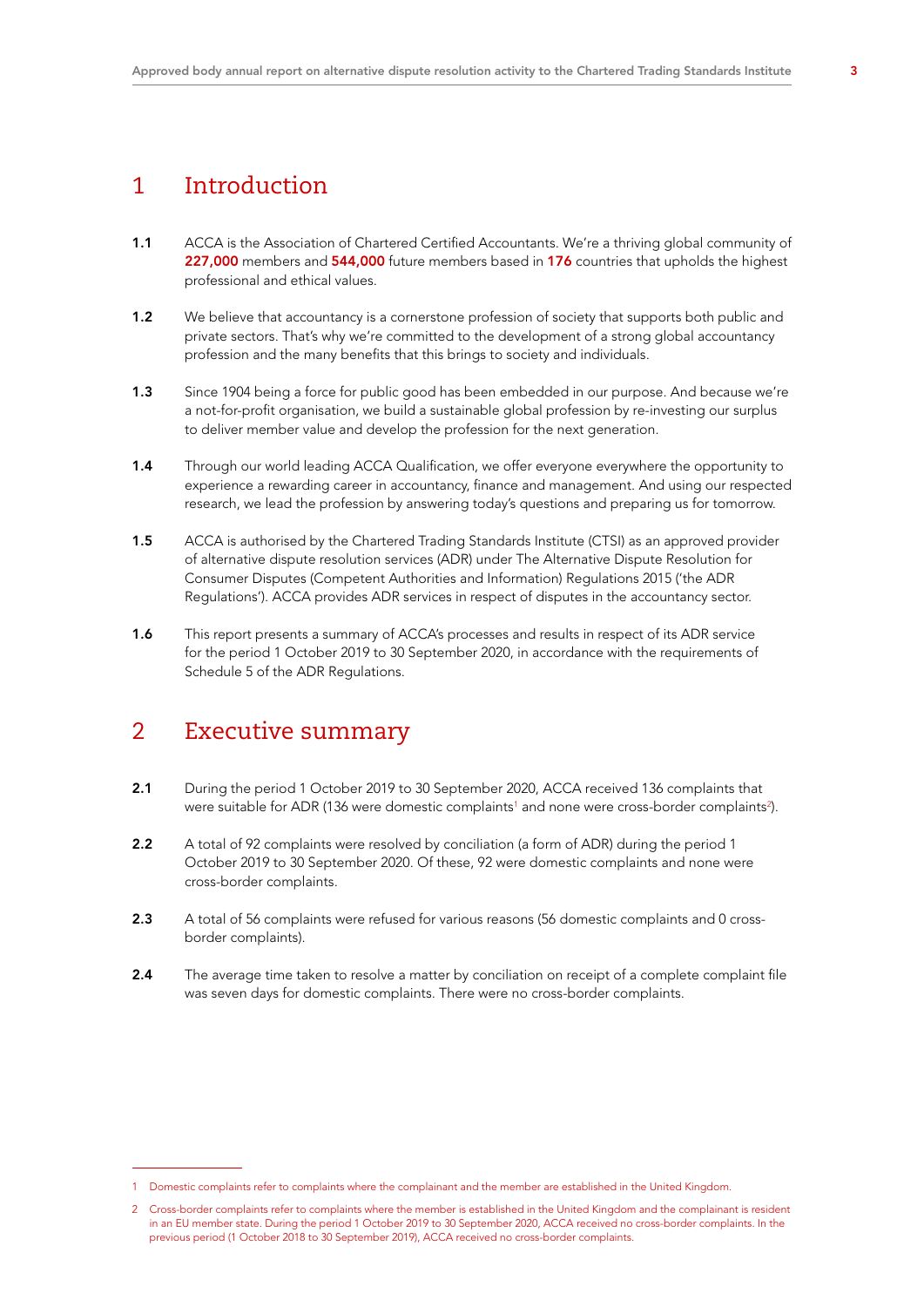# 3 Regulation of ACCA members and students

- **3.1** ACCA is a force for public good. We lead the global accountancy profession by creating opportunity. Our purpose sets out the value we seek to create for society. The idea of opening up the profession, doing things differently and better, and never losing sight of our public interest remit are concepts that lie at the very heart of ACCA's DNA.
- 3.2 ACCA strives towards achieving the highest professional and ethical standards through a robust regulatory framework, and continually works to advance the public interest with regard to its regulatory activities.
- 3.3 ACCA's regulatory functions include an investigation and disciplinary process which is decisive, fair and transparent, implementing effective sanctions against members who damage or put at risk the interests of consumers.

The main components are to:

- identify quickly and consistently matters that ought to be subject to the disciplinary process
- investigate matters in an efficient and cost-effective manner
- impose sanctions which are consistent and proportionate
- provide transparency of the process.

## 4 ACCA and ADR

- 4.1 The EU Directive on Consumer ADR requires the UK government to ensure all consumer sectors have access to ADR bodies which are audited against the Directive's quality criteria. The requirements of the Directive were transposed into UK law by the ADR Regulations.
- 4.2 ADR is a quicker and cheaper alternative to court, where consumers and traders can resolve their disputes. It is a voluntary process and parties can still choose to take further court action if they do not reach a mutually acceptable solution. There are various types of ADR processes (for example, mediation, conciliation, ombudsmen, arbitration, complaints boards) and parties can decide to use whichever of the methods available would most effectively resolve the dispute.
- 4.3 CTSI acts as the UK Competent Authority on behalf of the Secretary of State and is responsible for dealing with applications from bodies seeking approval as a Consumer ADR Body operating in non-regulated sectors.
- 4.4 ACCA was authorised by the CTSI as an approved provider of ADR services effective from 1 October 2015. As an approved ADR body, ACCA is included on a list published by the European Commission of all dispute resolution bodies in the EU. Consumers who have a complaint about goods and services purchased online are able to submit their dispute via the Online Dispute Resolution (ODR) platform. The ODR platform facilitates the resolution of disputes arising from online transactions between consumers and traders across the EU.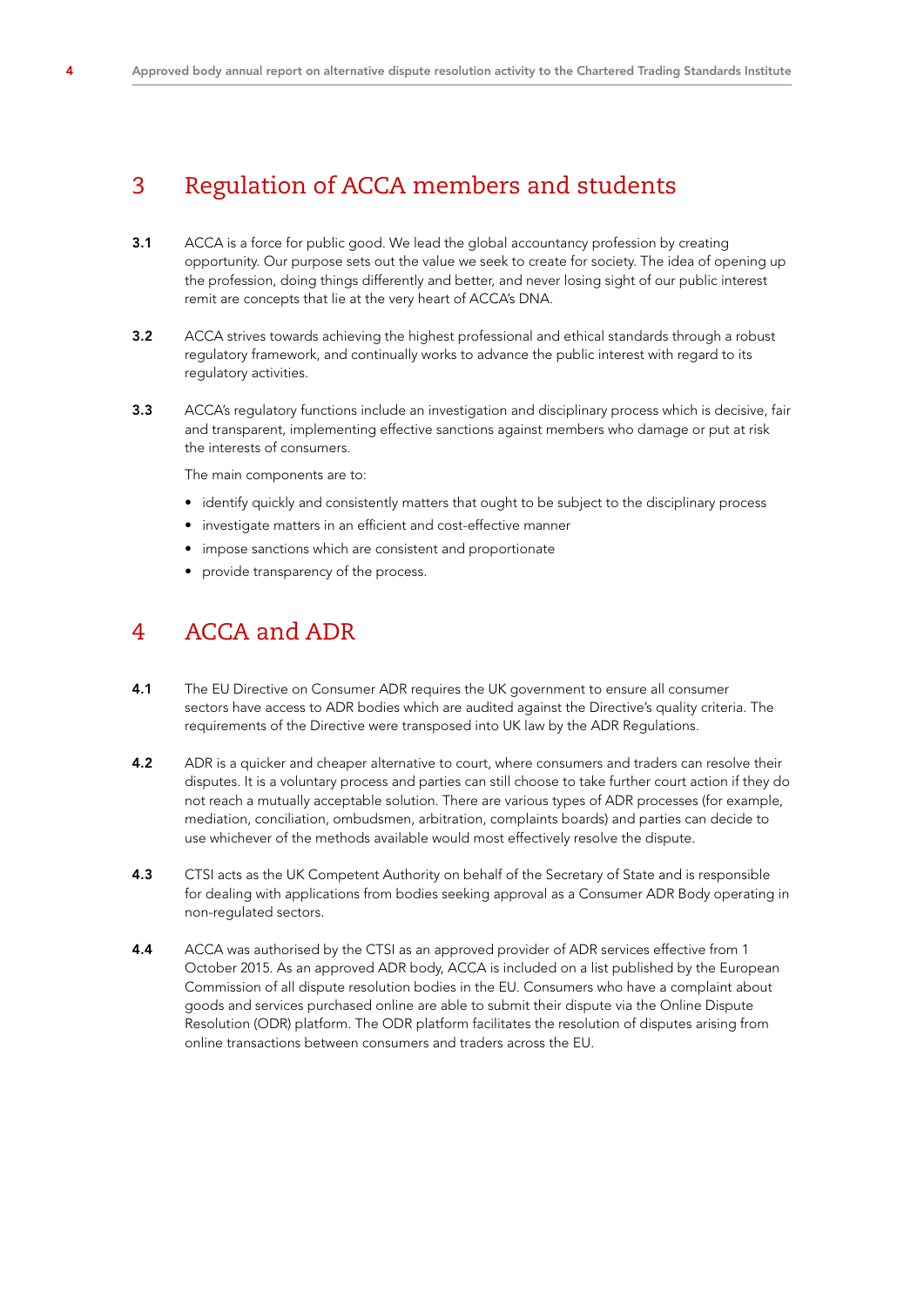# 5 ACCA's compliance with the ADR regulations

- 5.1 ACCA ensures that its policies in relation to accepting disputes for conciliation are consistent with the requirements of Schedule 2 and Schedule 3 of the ADR Regulations.
- 5.2 In addition to our obligations to supply relevant information and cooperate with regulatory oversight, ACCA is required to satisfy the CTSI that we comply with the following in respect of the operation of our ADR function:
	- ACCA offers ADR services in respect of disputes brought by consumers against practising firms or practising individuals.
	- A consumer is able to submit a complaint, together with any supporting documents, online (via the ACCA website) or by post<sup>3</sup>.
	- The parties are able to exchange information with ACCA either electronically or by post<sup>3</sup>.
	- The parties to a dispute are not obliged to be represented or assisted by a third party.
	- ACCA's Conciliation Service is available free of charge to consumers.
	- ACCA ensures that the investigations officer responsible for a particular dispute is neither employed nor remunerated directly by a party to the dispute, and that the investigations officer does not discharge their duties in a way that is biased to either party to the dispute.
	- An investigations officer has an obligation to disclose to ACCA relevant conflicts of interest, and that obligation continues throughout the ADR process.
	- ACCA ensures that investigations officers possess the necessary knowledge and skills to be able to perform their functions competently, and that the Conciliation Service is adequately funded.
- 5.3 In addition, ACCA is required to communicate effectively and fairly with the parties and allow the parties to communicate with ACCA concerning information and documents provided to ACCA. Any solutions proposed during the course of the conciliation are not binding on the parties, and the parties must be made aware that they may withdraw from the conciliation process at any stage, and that their participation in the process will not preclude them from seeking redress through court proceedings.
- 5.4 Members who wish to withdraw from the conciliation process are still subject to a duty to cooperate with ACCA. Therefore, withdrawal from the conciliation process could result in the complaint being investigated.

<sup>3</sup> Due to the impact of Covid-19, complaints and communications are conducted online, unless a party requests postal communication.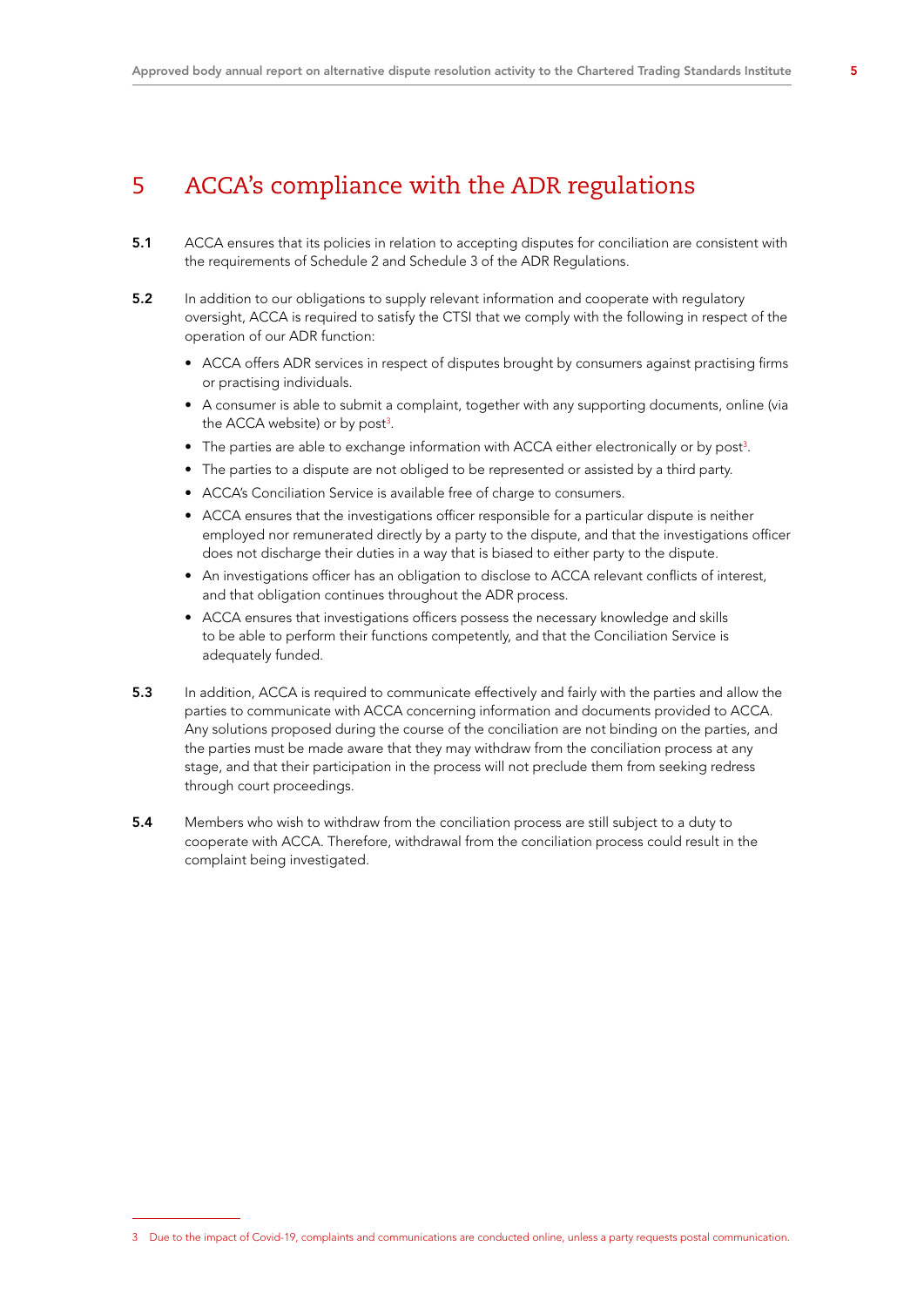## 6 ACCA's ADR processes

- 6.1 ACCA's commitment to acting in the public interest means that we act for the benefit of the whole rather than individual complainants or members. We are, therefore, obliged to utilise our resources efficiently and effectively by carrying out an initial assessment of all complaints received where there is no evidence of misconduct.
- 6.2 The initial assessment is carried out by the assessment manager who will assess the following:
	- jurisdiction
	- that the complaint is accountancy-related
	- that the complainant has attempted local resolution with the member, when appropriate
	- the complaint complies with our current policies
	- evidence supporting the complaint
	- what the complainant would like as an outcome (ACCA's function is regulatory and disciplinary in nature and does not offer recompense for any loss suffered - ACCA is not a substitute for legal proceedings)
	- the parties' willingness to participate in the process.
- 6.3 Following the initial assessment, if the complaint relates to audit or investment business and indicates misconduct, it is routed to the Investigations team or, in the case of insolvency complaints, to the Insolvency Practitioners Association (IPA) with whom ACCA has a collaboration agreement4 . Complaints suitable for ADR are referred to our Conciliation Service. Complaints that are not in accordance with ACCA's policy on complaints that we will investigate are rejected.
- 6.4 ACCA's ADR facility, the Conciliation Service, has been in operation since 2007 and consists of a small team of lawyers, some of whom are accredited mediators. The Conciliation Service deals with those complaints that, while not indicative of misconduct, appear that they could benefit from the input of ADR. For the avoidance of doubt, due to our regulatory obligations no complaints that indicate misconduct are dealt with via ADR.
- 6.5 Following the assessment of a complaint as suitable for conciliation, the matter is allocated to an investigations officer who will then request any further information required in order to commence the conciliation process.

### Disputes accepted by ACCA as suitable for ADR

- 6.6 The Conciliation Service assists in disputes which are connected with the provision of accountancy or related services, and might concern matters such as:
	- poor quality of services
	- poor quality of work
	- apparent lack of objectivity
	- possible failure to maintain professional competence
	- breach of confidentiality
	- attempting to gain clients by inappropriate means (eg through a former employment relationship)
	- making exaggerated claims or disparaging references to others within marketing material
	- other inappropriate or unprofessional behaviour
	- failure to provide transfer information to a client's new or proposed accountant.

<sup>4</sup> From 1 January 2020, ACCA ceased to issue insolvency licences and withdrew from regulating insolvency in the UK, and the collaboration agreement with the IPA came to an end.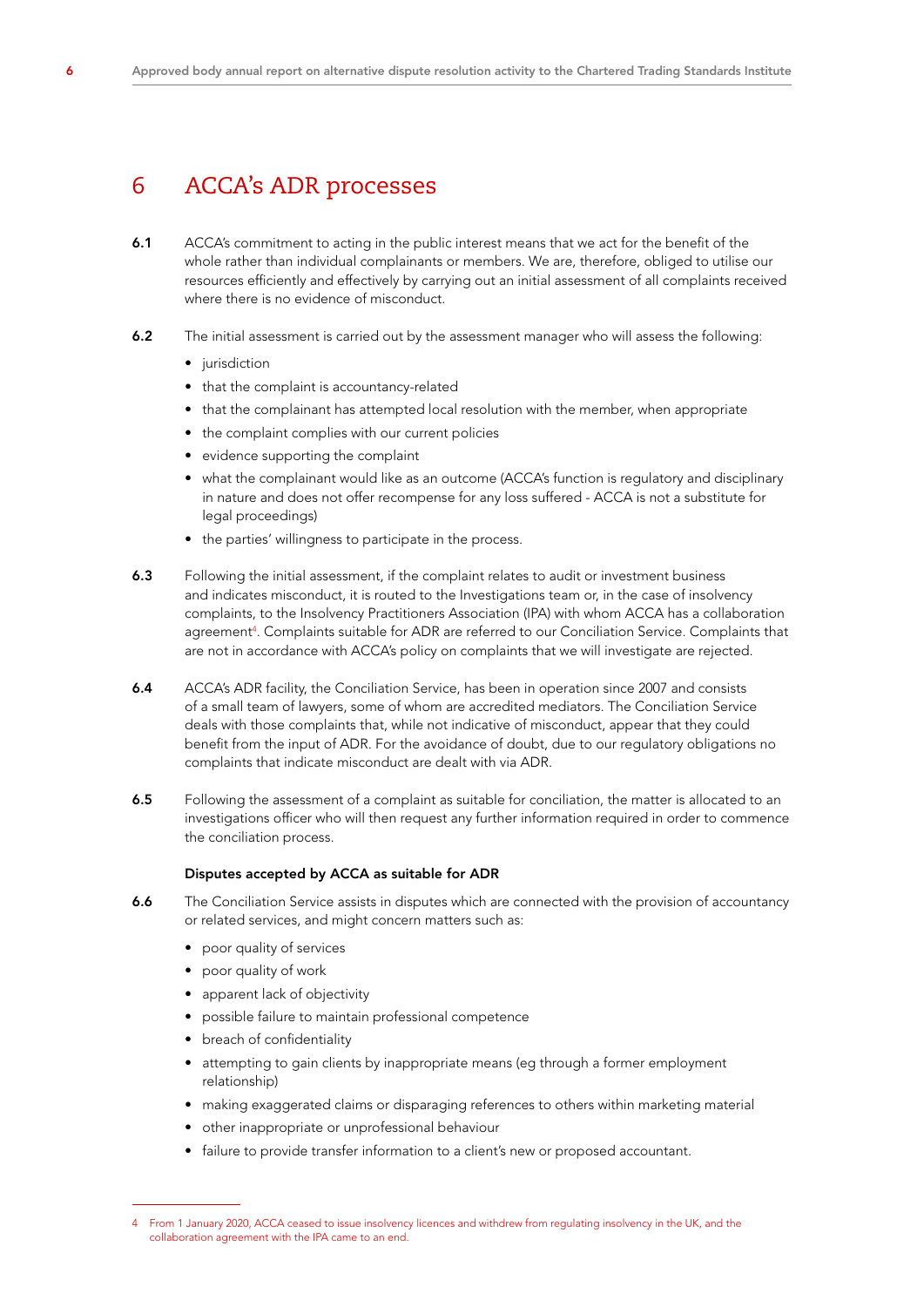6.7 Although ACCA would be unable to conciliate in respect of the quantum of fees charged, an investigations officer may assist the parties to determine whether ACCA's regulations, for example in respect of transparency, have been complied with. The appropriate forum for disputing the level of fees charged, and other contractual disputes, would be the courts.

## Total number of disputes received by complaint type<sup>5</sup>

6.8 All disputes received relate to the accountancy sector. The table below provides a breakdown of disputes suitable for ADR by complaint type.

| <b>Complaint type</b>                                                              | <b>Domestic</b> | <b>Cross-border</b> | <b>Total</b> |
|------------------------------------------------------------------------------------|-----------------|---------------------|--------------|
| Breach of the fundamental principle of Professional Competence<br>and Due Care     | 62              | $\Omega$            | 62           |
| Breach of the fundamental principle of Confidentiality                             | $\mathbf{1}$    | $\Omega$            | 1            |
| Breach of the fundamental principle of Integrity                                   | 5               | $\Omega$            | 5            |
| Breach of the fundamental principle of Objectivity                                 | 1               | $\Omega$            | 1            |
| Breach of the fundamental principle of Professional Behaviour                      | 24              | $\Omega$            | 24           |
| Criminal conviction                                                                | 1               | $\Omega$            | 1            |
| Failure to provide professional clearance/transfer information/client<br>documents | 20              | $\Omega$            | 20           |
| Fee dispute                                                                        | 22              | $\Omega$            | 22           |
| Former member - no investigation                                                   | $\Omega$        | $\Omega$            | $\Omega$     |
| Investment business                                                                | $\Omega$        | $\Omega$            | $\mathbf{0}$ |
| Disciplined by another body or another process                                     | $\Omega$        | $\Omega$            | $\Omega$     |
| Failure to satisfy judgement debt without reasonable excuse                        | $\Omega$        | $\Omega$            | $\Omega$     |
| Carrying on in public practice whilst not authorised                               | $\Omega$        | $\Omega$            | $\mathbf{O}$ |
| Breach of Examination Regulations                                                  | $\Omega$        | $\Omega$            | $\Omega$     |
| Failure to cooperate with ACCA                                                     | $\Omega$        | $\Omega$            | $\Omega$     |
| Probate                                                                            | $\Omega$        | $\Omega$            | $\Omega$     |
| Total                                                                              | 136             | $\Omega$            | 136          |

<sup>5</sup> Total number of disputes received includes all complaints received by the Assessment team. These are then triaged for refusal, referral to ACCA's ADR service or referral to Investigations.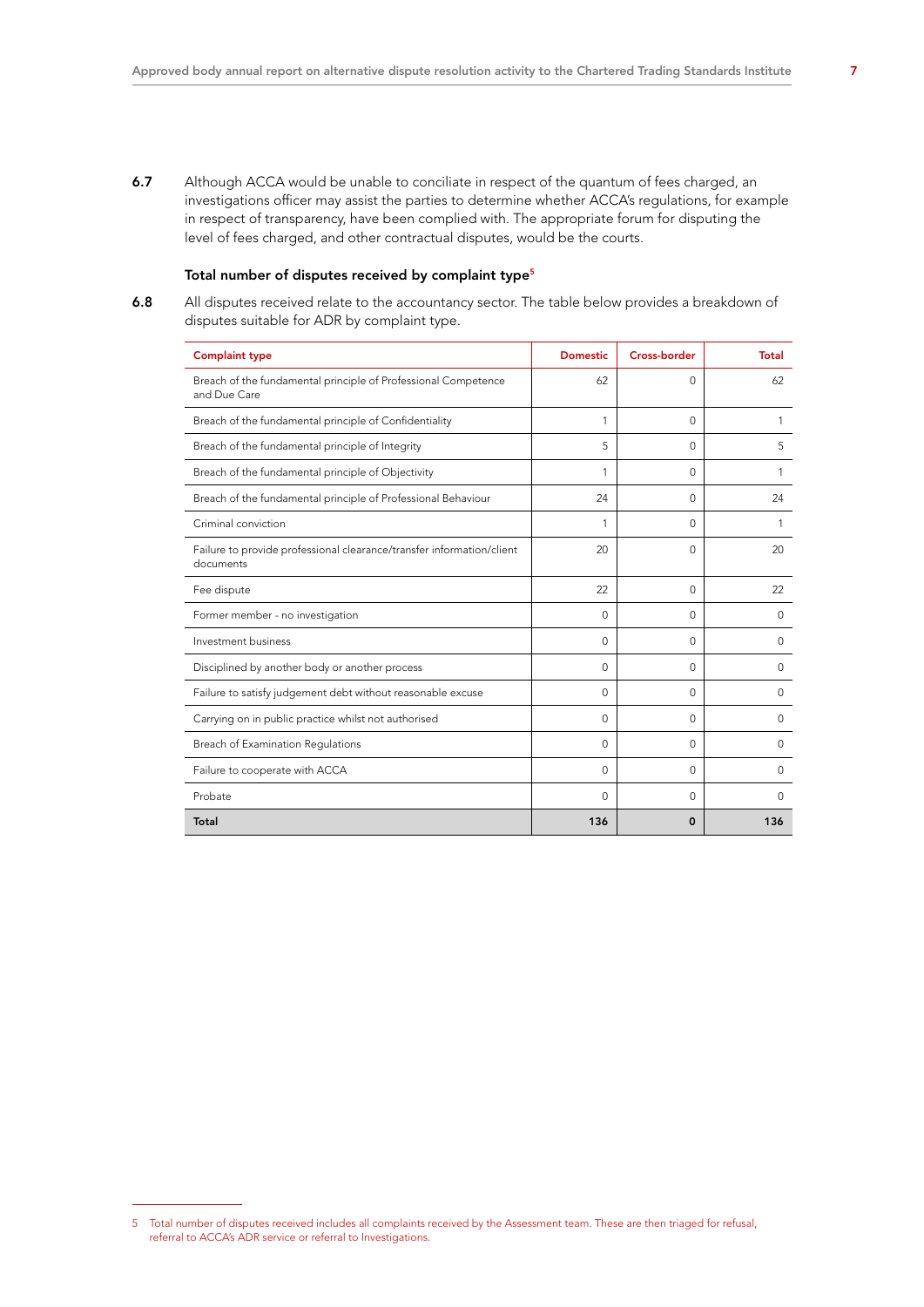## Total number of disputes refused by reason for refusal

6.9 There are a number of grounds within the ADR Regulations on which ACCA may refuse to deal with a complaint. The table below provides a breakdown of the number of complaints refused by reason.

| Reason for refusal <sup>6</sup>                                                                                  | <b>Refused</b> | % share |
|------------------------------------------------------------------------------------------------------------------|----------------|---------|
| Failure to contact trader first                                                                                  | 2              | 4%      |
| Complaint frivolous/vexatious                                                                                    | 40             | 71%     |
| Dispute previously considered by another ADR provider or court                                                   | 0              | 0%      |
| Value of claim falls below threshold                                                                             | 0              | 0%      |
| Complainant submitted complaint outside specified time period                                                    | 12             | 21%     |
| Dealing with the dispute would seriously impair the effective operation of ACCA's<br><b>Conciliation Service</b> | $\mathcal{P}$  | 4%      |
| Total                                                                                                            | 56             | 100%    |

#### Average time to deal with an ADR complaint

- 6.10 The average time taken to resolve a matter through ADR on receipt of a complete complaint file was seven days for domestic complaints. There were no cross-border complaints
- 6.11 The average time to reject a complaint was 19 days for domestic complaints. There were no crossborder complaints.

#### Systemic or significant problems

6.12 ACCA regularly analyses the complaint information it receives to identify any trends and key issues. There were no systemic or significant problems to report during this period.

#### ADR procedures which were discontinued for operational reasons

6.13 ACCA regularly reviews its procedures to ensure they remain effective. No ADR procedures were discontinued for operational reasons during this period.

## Percentage rate of compliance with ADR procedure outcomes

**6.14** ACCA is unable to provide data in relation to compliance as we do not monitor this.

### Cooperation with other ADR entities in relation to cross-border disputes

6.15 ACCA has not had an opportunity to cooperate with any other ADR entity in relation to crossborder disputes.

<sup>6</sup> ACCA has utilised the reasons within the ADR Regulations for refusal to the best of its ability, however we do not use this terminology when rejecting a complaint.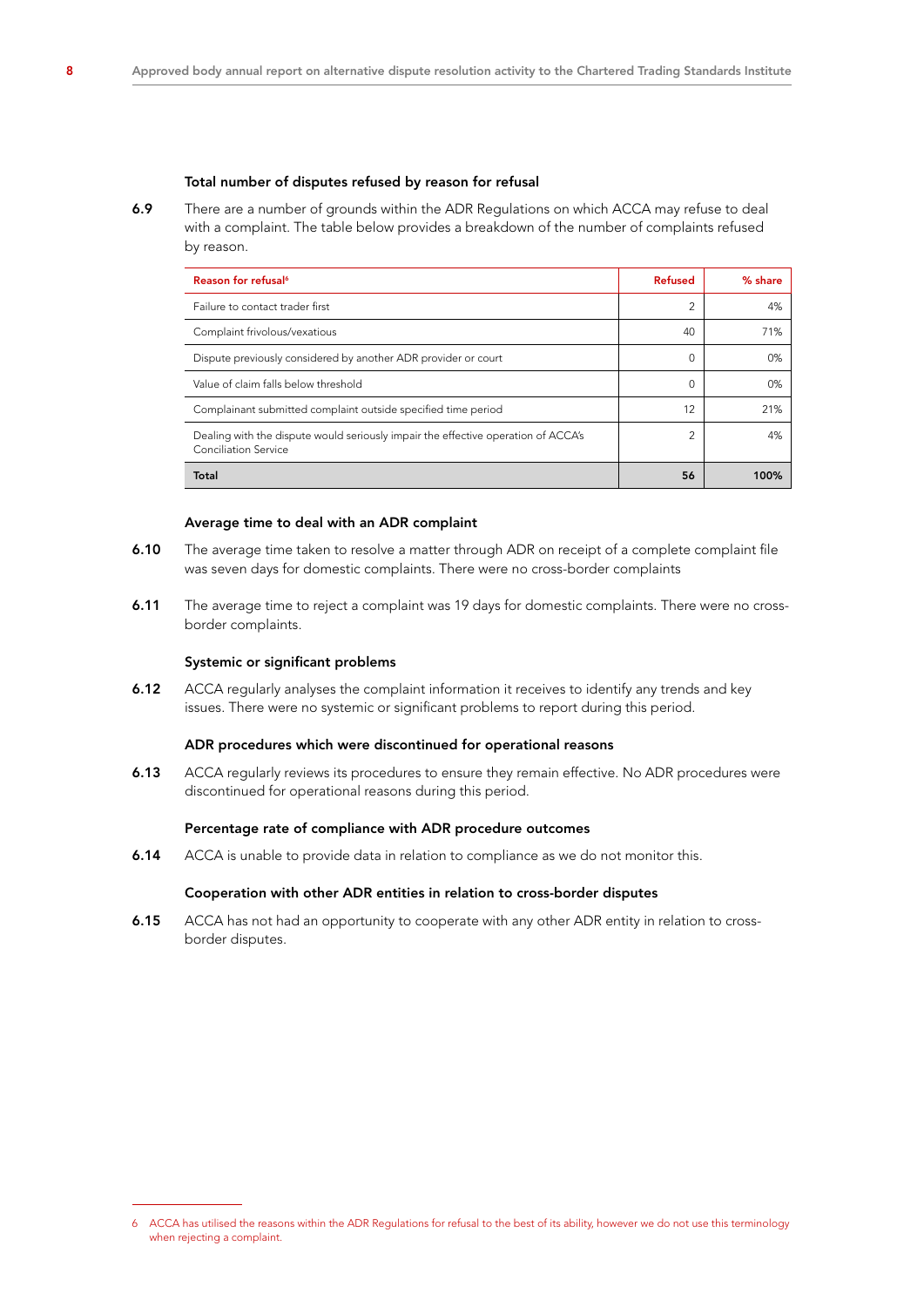# Appendix – useful links

#### Making a complaint about an ACCA member

[www.accaglobal.com/gb/en/footertoolbar/contact-us/make-a-complaint-about-an-acca-member](http://www.accaglobal.com/gb/en/footertoolbar/contact-us/make-a-complaint-about-an-acca-member )

#### Guide to ACCA's complaints and disciplinary procedures

[www.accaglobal.com/content/dam/ACCA\\_Global/disc/complain/Guide-to-complaints-and-disciplinary](http://www.accaglobal.com/content/dam/ACCA_Global/disc/complain/Guide-to-complaints-and-disciplinary-proced)[procedures.pdf](http://www.accaglobal.com/content/dam/ACCA_Global/disc/complain/Guide-to-complaints-and-disciplinary-proced)

#### ACCA's Conciliation Service

[www.accaglobal.com/gb/en/footertoolbar/contact-us/make-a-complaint-about-an-acca-member/faqs](http://www.accaglobal.com/gb/en/footertoolbar/contact-us/make-a-complaint-about-an-acca-member/faqs-about-t)[about-the-conciliation-service](http://www.accaglobal.com/gb/en/footertoolbar/contact-us/make-a-complaint-about-an-acca-member/faqs-about-t)

#### Guide to ACCA's Conciliation Service

[https://www.accaglobal.com/content/dam/ACCA\\_Global/disc/complain/Guide-to-ACCAs-conciliation](https://www.accaglobal.com/content/dam/ACCA_Global/disc/complain/Guide-to-ACCAs-conciliation-service)[service.pdf](https://www.accaglobal.com/content/dam/ACCA_Global/disc/complain/Guide-to-ACCAs-conciliation-service)

#### Chartered Trading Standards Institute

[www.tradingstandards.uk/advice/AlternativeDisputeResolution.cfm](http://www.tradingstandards.uk/advice/AlternativeDisputeResolution.cfm )

### The Alternative Dispute Resolution for Consumers Disputes (Competent Authorities and Information) Regulations 2015

[www.legislation.gov.uk/uksi/2015/542/made](http://www.legislation.gov.uk/uksi/2015/542/made )

#### The European Commission Online Dispute Resolution platform

[https://ec.europa.eu/consumers/odr/main/?event=main.home2.show](https://ec.europa.eu/consumers/odr/main/?event=main.home2.show )

#### The European Commission list of dispute resolution bodies

<https://ec.europa.eu/consumers/odr/main/?event=main.adr.show2>